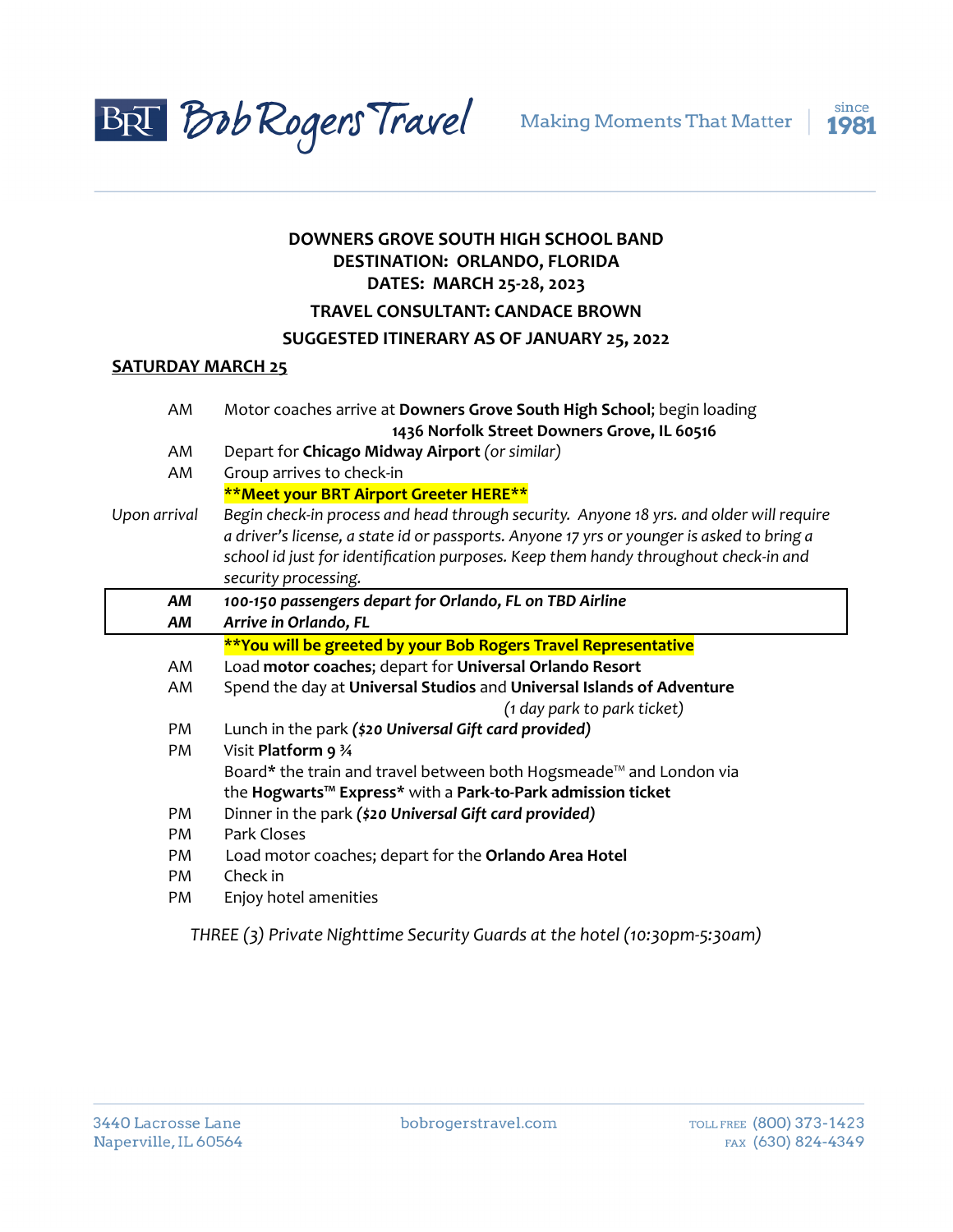



#### **SUNDAY MARCH 26**

| AM                                                | Breakfast at the hotel                                                                                                                                                                                                                                                                                                                                                  |  |  |
|---------------------------------------------------|-------------------------------------------------------------------------------------------------------------------------------------------------------------------------------------------------------------------------------------------------------------------------------------------------------------------------------------------------------------------------|--|--|
| AM                                                | Load motor coaches & depart for workshop location - TBD                                                                                                                                                                                                                                                                                                                 |  |  |
| AM                                                | Downers Grove South HS Band participates in "Soundtrack Sessions: Instrumental"                                                                                                                                                                                                                                                                                         |  |  |
| Workshop"<br>(Based on acceptance & availability) |                                                                                                                                                                                                                                                                                                                                                                         |  |  |
| AM                                                | Load motor coaches; depart for Disney's Animal Kingdom® Theme Park<br>Disney storytelling comes to life in a kingdom alive with fun, wonder and<br>adventure. Celebrate thrilling attractions, shows, the majesty of nature and the<br>fascinating animals, real and imagined, that enrich our planet.                                                                  |  |  |
| Afternoon                                         | Lunch in the park (student cost)                                                                                                                                                                                                                                                                                                                                        |  |  |
| Check-out:                                        | <b>Kilimanjaro Safaris:</b> Explore the Harambe Wildlife Reserve, home to 34 species<br>living in 110 acres of picturesque open plains, shady forest landscapes and rocky<br>wetlands. Your rugged safari vehicle is driven by an expert guide, who helps<br>point out animals and shares fascinating wildlife facts during this extraordinary<br>18-minute expedition. |  |  |
| Check-out:                                        | Pandora - The World of AVATAR<br>Pandora at Disney's Animal Kingdom brings a flight simulator based banshee attraction<br>and boat ride through the landscape of Pandora. Explore the floating mountains, the<br>unique plant life of Pandora (some of which you can touch and interact with), and the<br>Na'vi culture.                                                |  |  |
| PM                                                | Dinner in the park (\$20 Disney Dining Card Provided)                                                                                                                                                                                                                                                                                                                   |  |  |
| PM                                                | Park closes; load motor coaches and return to the hotel                                                                                                                                                                                                                                                                                                                 |  |  |

*THREE (3) Private Nighttime Security Guards at the hotel (10:30pm-5:30am)*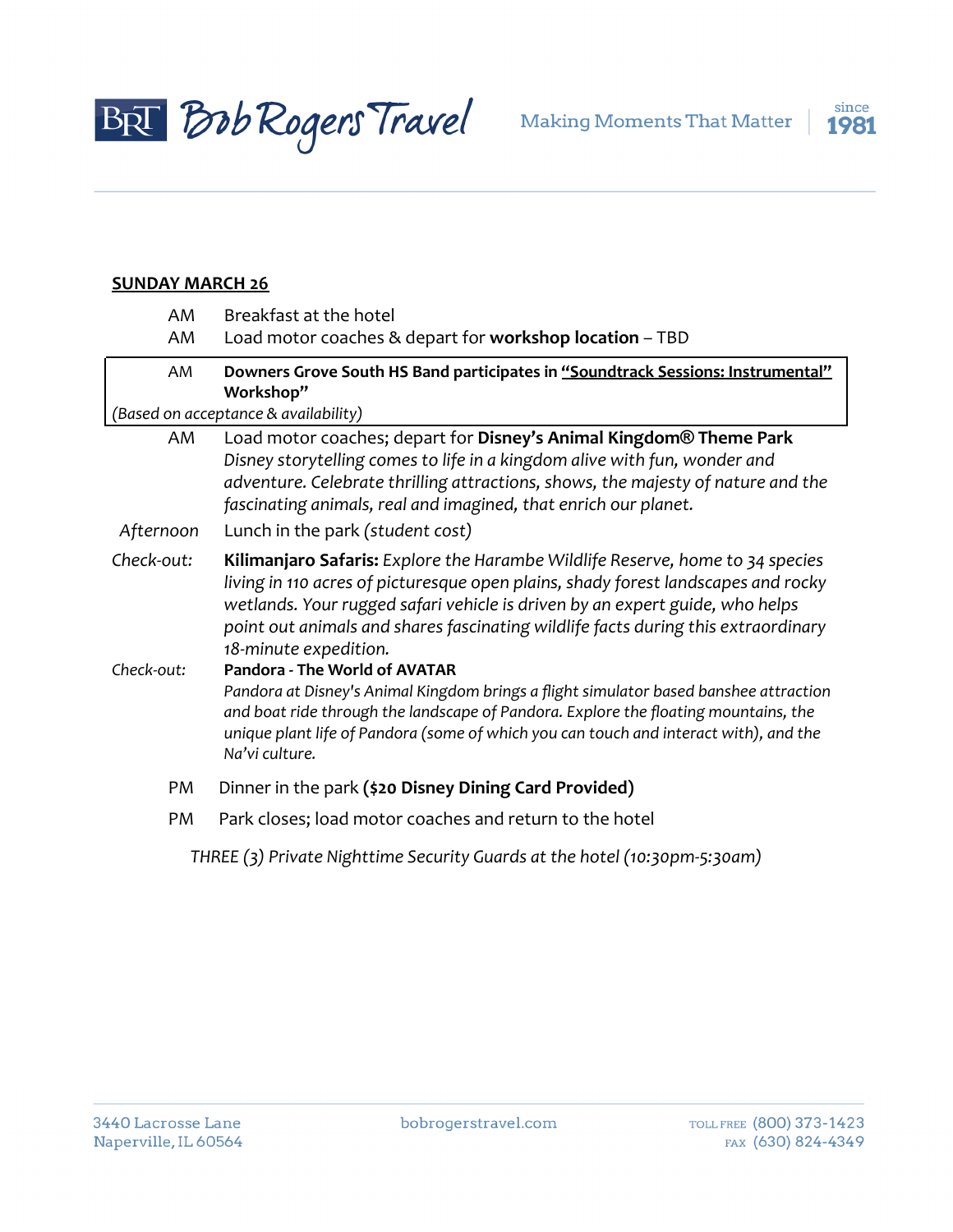



### **MONDAY MARCH 27**

| 7:30       | AM | Enjoy breakfast at the hotel                                                                                                                                                                                                                                |
|------------|----|-------------------------------------------------------------------------------------------------------------------------------------------------------------------------------------------------------------------------------------------------------------|
| 8:30       | AM | Load motor coaches                                                                                                                                                                                                                                          |
| 8:45       | AM | Depart for the Transportation & Ticket Center                                                                                                                                                                                                               |
| 9:15       | AM | Take the ferry over the Magic Kingdom                                                                                                                                                                                                                       |
|            |    | Follow your Disney dreams to a place where storybook fantasy comes to life. Seek out                                                                                                                                                                        |
|            |    | adventures, create magical memories with beloved characters and discover the fun                                                                                                                                                                            |
|            | AM | where imagination reigns.                                                                                                                                                                                                                                   |
|            |    | Enter at the main gate                                                                                                                                                                                                                                      |
|            | AM | Motor coaches arrive to DISNEY PERFORMING ARTS- backstage Magic Kingdom                                                                                                                                                                                     |
|            | AM | (located in the Magic Kingdom Park 3 Service Area)<br>Meet Disney IC rep by FRONTIERLAND PARADE GATE (left of Splash Mountain)                                                                                                                              |
|            | PM | Downers Grove South High School participate in the "Magic Kingdom March"                                                                                                                                                                                    |
|            | PM | March ends. Return backstage                                                                                                                                                                                                                                |
|            |    | ** BASED ON ACCEPTANCE & AVAILABILITY**                                                                                                                                                                                                                     |
|            | AM | Lunch in park (student cost)                                                                                                                                                                                                                                |
|            |    |                                                                                                                                                                                                                                                             |
|            |    |                                                                                                                                                                                                                                                             |
| Check-out: |    | Big Thunder Mountain Railroad: Ride this rollicking runaway train that rushes through<br>the gold-mining, Old West town of Tumbleweed in Frontierland. Beware when the rails<br>go clackety-clack because your car's about to run over treacherous terrain! |
| Check-out: |    |                                                                                                                                                                                                                                                             |
|            |    | Seven Dwarfs Mine Train: Whistle a cheery "Heigh-Ho" and relive some of the magic<br>from Snow White and the Seven Dwarfs aboard a speeding mine cart                                                                                                       |
|            | PM | Dinner in park (\$20 Disney Dining Card Provided)                                                                                                                                                                                                           |
|            | PM | <b>Enjoy Disney Enchantment</b>                                                                                                                                                                                                                             |
|            |    | Behold an all-new nighttime extravaganza that takes you on a journey beyond the                                                                                                                                                                             |
|            |    | ordinary to a land of magic. Be swept up in a world of wonder filled with friendship, love                                                                                                                                                                  |
|            |    | and fun as you watch this nighttime spectacular unfold. Inspiring everyone to believe in                                                                                                                                                                    |
|            |    | magic, Disney Enchantment features captivating Disney music, enhanced lighting,                                                                                                                                                                             |
|            |    | stunning fireworks and—for the first time—immersive projection effects that extend                                                                                                                                                                          |
|            |    | from Cinderella Castle down Main Street, U.S.A. at Magic Kingdom park.                                                                                                                                                                                      |
| 10:30      | PM | Depart on the ferry for Transportation & Ticket                                                                                                                                                                                                             |
| 11:00      | PM | Load motor coaches; depart for the hotel                                                                                                                                                                                                                    |

*THREE (3) Private Nighttime Security Guards at the hotel (10:30pm-5:30am)*